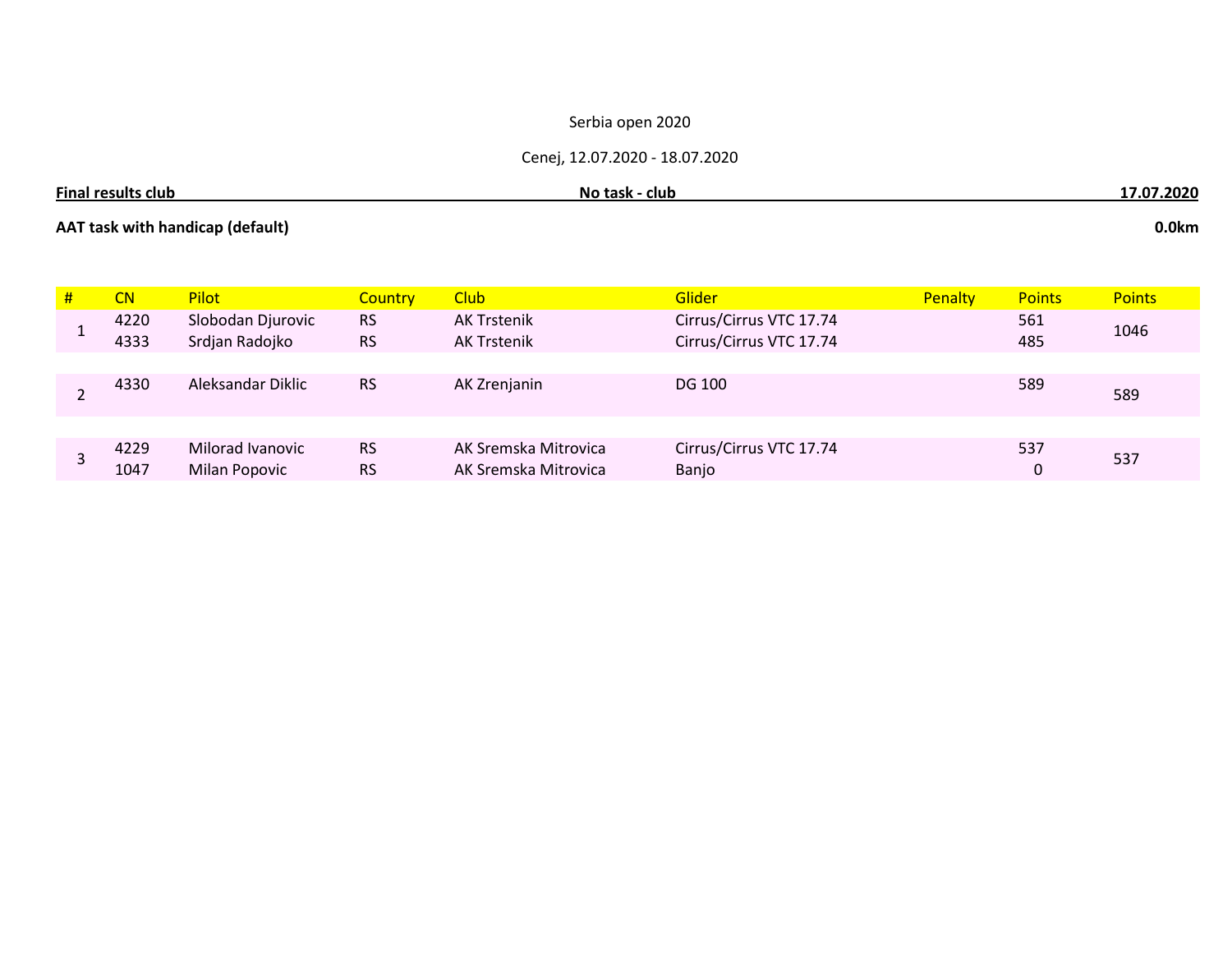# Cenej, 12.07.2020 - 18.07.2020

**Final results**

**No task - club**

**17.07.2020**

 $0.0km$ 

**AAT task with handicap (default)0.0km**

| #          | CN   | <b>Pilot</b>      | <b>Country</b> | Glider                  | <b>Start</b> | <b>Finish</b> | <b>Duration</b> | Dis. | <b>Speed</b> | <b>Penalty</b> |              | <b>Points Points</b> |
|------------|------|-------------------|----------------|-------------------------|--------------|---------------|-----------------|------|--------------|----------------|--------------|----------------------|
| <b>DNF</b> | 4330 | Aleksandar Diklic | <b>RS</b>      | DG 100                  |              |               |                 |      |              |                | 0            | 589                  |
| <b>DNF</b> | 4220 | Slobodan Djurovic | <b>RS</b>      | Cirrus/Cirrus VTC 17.74 |              |               |                 |      |              |                | $\mathbf{0}$ | 561                  |
| <b>DNF</b> | 4229 | Milorad Ivanovic  | <b>RS</b>      | Cirrus/Cirrus VTC 17.74 |              |               |                 |      |              |                | 0            | 537                  |
| <b>DNF</b> | 4333 | Srdjan Radojko    | <b>RS</b>      | Cirrus/Cirrus VTC 17.74 |              |               |                 |      |              |                | $\mathbf{0}$ | 485                  |
| <b>DNF</b> | 4380 | Miodrag Ivanovic  | <b>RS</b>      | VUK-T                   |              |               |                 |      |              |                | 0            | 325                  |
| DNF.       | 4430 | Dusan Bojkovic    | <b>RS</b>      | <b>VUK-T</b>            |              |               |                 |      |              |                | 0            | 14                   |
| <b>DNF</b> | 1047 | Milan Popovic     | <b>RS</b>      | Banjo                   |              |               |                 |      |              |                | 0            | 0                    |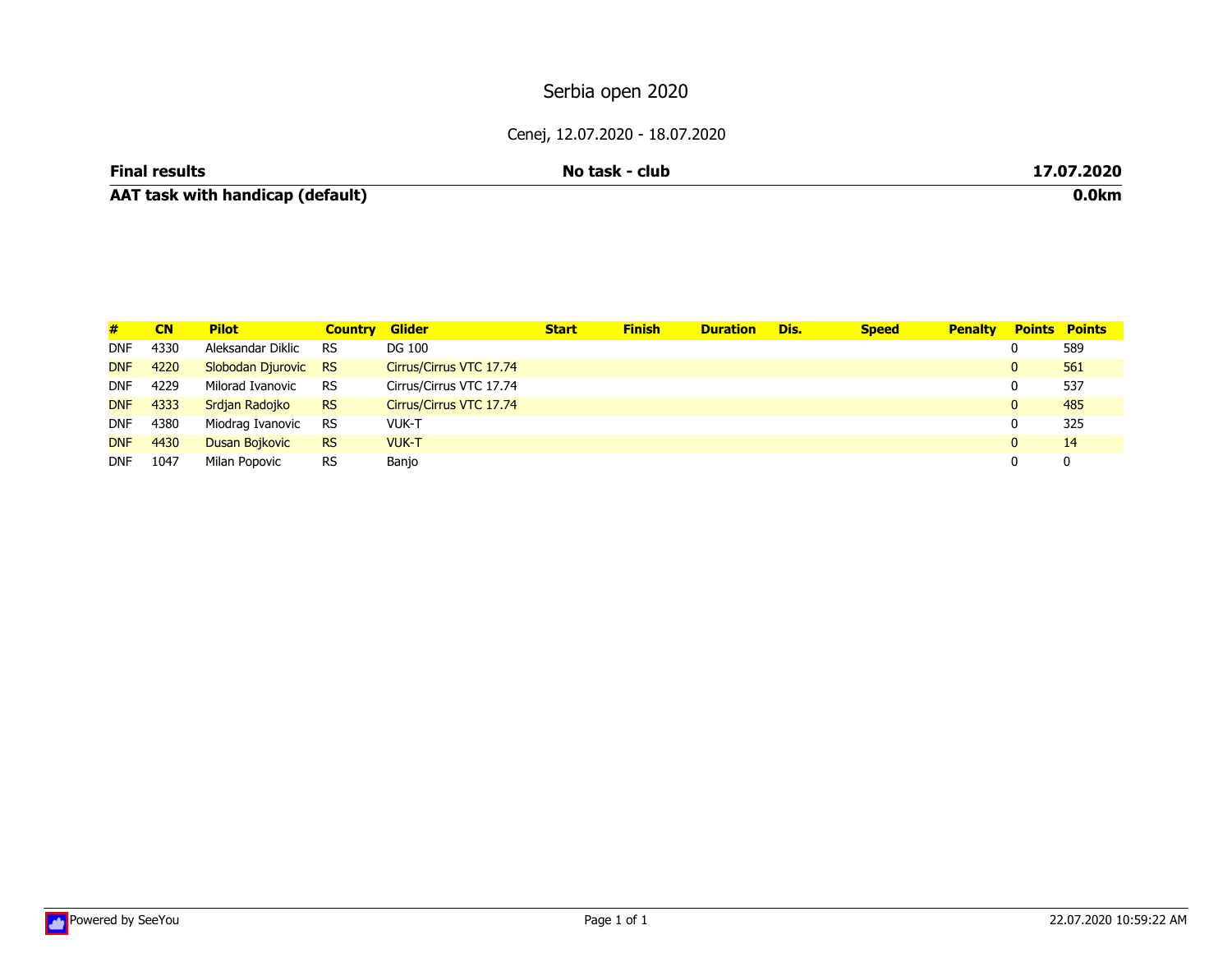### Cenej, 12.07.2020 - 18.07.2020

#### **Final results**

#### **Task 2 - club**

#### **13.07.2020**

## **AAT task with handicap (default)**

 **01:30, 123.2km/135.6km (129.4km)** START - ECKA - BECEJ - SRBOBRAN - CILJMaximum Points: 254Day factor  $= 0.208$ , Completion factor  $= 1.000$ Start time interval = 0min

| #              | CN   | <b>Pilot</b>      | <b>Country</b> | <b>Glider</b>           | <b>Start</b> | <b>Finish</b> | <b>Duration</b> | Dis.    | <b>Speed</b> | <b>Penalty</b> |    | <b>Points Points</b> |
|----------------|------|-------------------|----------------|-------------------------|--------------|---------------|-----------------|---------|--------------|----------------|----|----------------------|
|                | 4229 | Milorad Ivanovic  | <b>RS</b>      | Cirrus/Cirrus VTC 17.74 | 13:50:17     | 15:32:55      | 01:42:38        | 129.7km | 75.8km/h     |                | 53 | 53                   |
| $\overline{2}$ | 4333 | Srdjan Radojko    | <b>RS</b>      | Cirrus/Cirrus VTC 17.74 | 13:56:18     | 15:46:51      | 01:50:33        | 129.8km | 70.4km/h     |                | 48 | 48                   |
| 3              | 4330 | Aleksandar Diklic | RS             | DG 100                  | 14:11:49     | 16:07:45      | 01:55:56        | 128.5km | 66.5km/h     |                | 44 | 44                   |
| $\overline{4}$ | 4220 | Slobodan Djurovic | - RS           | Cirrus/Cirrus VTC 17.74 | 13:58:04     | 16:24:21      | 02:26:17        | 132.7km | 54.4km/h     |                | 33 | 33                   |
| <b>DNS</b>     | 4430 | Dusan Boikovic    | <b>RS</b>      | <b>VUK-T</b>            |              |               |                 |         |              |                |    | 0                    |
| <b>DNS</b>     | 4380 | Miodrag Ivanovic  | <b>RS</b>      | <b>VUK-T</b>            |              |               |                 |         |              |                | 0. | $\mathbf{0}$         |
| <b>DNF</b>     | 1047 | Milan Popovic     | <b>RS</b>      | Banjo                   |              |               |                 |         |              |                |    | 0                    |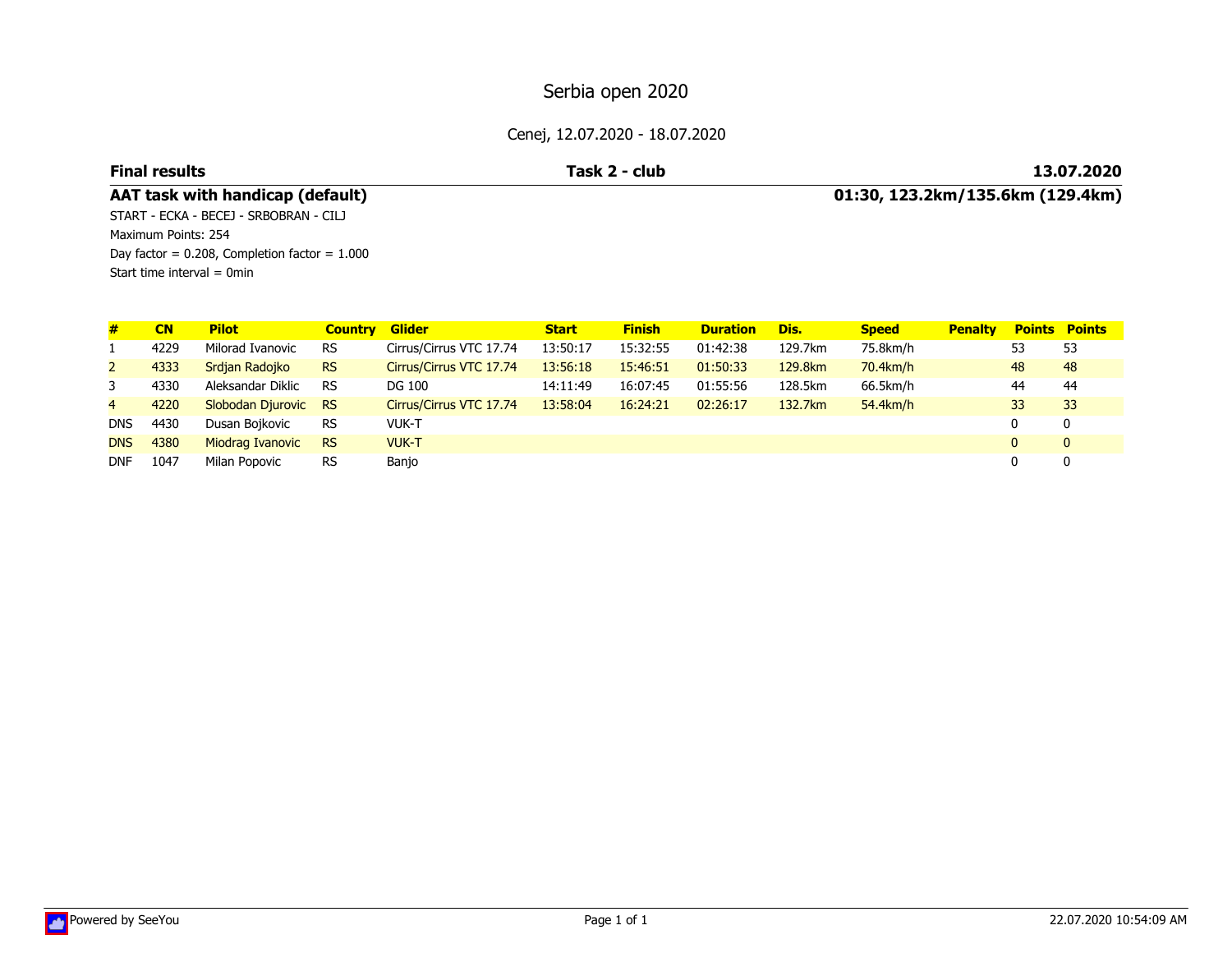### Cenej, 12.07.2020 - 18.07.2020

#### **Final results**

### **Task 3 - club**

## **AAT task with handicap (default)**

START - NOVO MILOSEVO - SENTA - CILJMaximum Points: 328Day factor  $= 0.893$ , Completion factor  $= 1.000$ Start time interval = 0min

| #              | <b>CN</b> | <b>Pilot</b>          | <b>Country</b> | <b>Glider</b>           | <b>Start</b> | <b>Finish</b> | <b>Duration</b> | Dis.    | <b>Speed</b> | <b>Penalty</b> | <b>Points</b> | <b>Points</b> |
|----------------|-----------|-----------------------|----------------|-------------------------|--------------|---------------|-----------------|---------|--------------|----------------|---------------|---------------|
|                | 4330      | Aleksandar Diklic     | <b>RS</b>      | DG 100                  | 13:17:52     | 14:59:44      | 01:41:52        | 147.4km | 86.8km/h     |                | 292           | 336           |
| $\overline{2}$ | 4220      | Slobodan Djurovic     | <b>RS</b>      | Cirrus/Cirrus VTC 17.74 | 13:23:35     | 15:11:05      | 01:47:30        | 147.4km | 82.3km/h     |                | 279           | 312           |
| 3              | 4229      | Milorad Ivanovic      | <b>RS</b>      | Cirrus/Cirrus VTC 17.74 | 13:15:39     | 15:20:17      | 02:04:38        | 147.4km | 71.0km/h     |                | 247           | 300           |
| $\overline{4}$ | 4333      | Srdjan Radojko        | <b>RS</b>      | Cirrus/Cirrus VTC 17.74 | 13:15:59     | 15:48:43      | 02:32:44        | 147.3km | 57.9km/h     |                | 209           | 257           |
| 4              | 4380      | Miodrag Ivanovic      | <b>RS</b>      | <b>VUK-T</b>            | 13:30:27     | 16:25:02      | 02:54:35        | 147.4km | 50.7km/h     |                | 209           | 209           |
| 6              | 4430      | <b>Dusan Boikovic</b> | <b>RS</b>      | <b>VUK-T</b>            | 15:51:03     |               |                 | 3.5km   |              |                |               |               |
| <b>DNS</b>     | 1047      | Milan Popovic         | <b>RS</b>      | Banjo                   |              |               |                 |         |              |                |               | 0             |

#### **14.07.2020**

**01:03, 147.4km**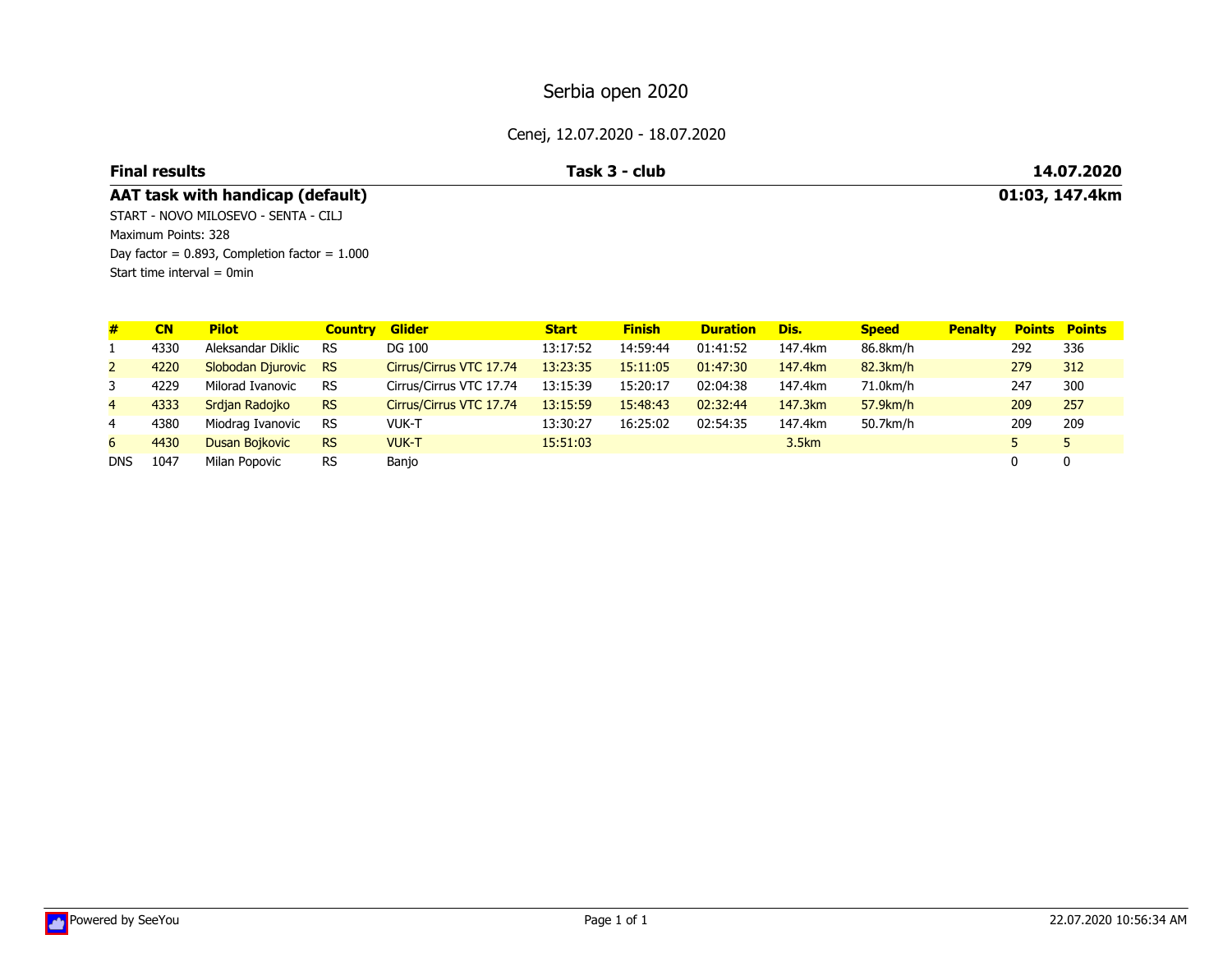### Cenej, 12.07.2020 - 18.07.2020

# **Final results**

### **Task 4 - club**

# **AAT task with handicap (default)**

START - KIKINDA - CILJMaximum Points: 278Day factor  $= 0.714$ , Completion factor  $= 1.000$ Start time interval = 0min

| #              | CN   | <b>Pilot</b>      | <b>Country</b> | <b>Glider</b>           | <b>Start</b> | <b>Finish</b> | <b>Duration</b> | Dis.    | <b>Speed</b> | <b>Penalty</b> | <b>Points</b> | <b>Points</b> |
|----------------|------|-------------------|----------------|-------------------------|--------------|---------------|-----------------|---------|--------------|----------------|---------------|---------------|
|                | 4330 | Aleksandar Diklic | <b>RS</b>      | DG 100                  | 13:18:08     | 15:18:55      | 02:00:47        | 139.0km | 69.0km/h     |                | 199           | 535           |
| $\overline{2}$ | 4220 | Slobodan Djurovic | -RS            | Cirrus/Cirrus VTC 17.74 | 14:10:27     | 16:13:28      | 02:03:01        | 139.0km | 67.8km/h     |                | 195           | 507           |
| 3              | 4229 | Milorad Ivanovic  | <b>RS</b>      | Cirrus/Cirrus VTC 17.74 | 13:18:27     | 15:24:09      | 02:05:42        | 138.8km | 66.3km/h     |                | 189           | 489           |
| $\overline{4}$ | 4333 | Srdjan Radojko    | <b>RS</b>      | Cirrus/Cirrus VTC 17.74 | 13:23:27     | 15:35:37      | 02:12:10        | 139.0km | $63.1$ km/h  |                | 179           | 436           |
| 5.             | 4380 | Miodrag Ivanovic  | <b>RS</b>      | <b>VUK-T</b>            | 14:09:37     |               |                 | 88.6km  |              |                | 81            | 290           |
| <b>DNS</b>     | 4430 | Dusan Bojkovic    | <b>RS</b>      | <b>VUK-T</b>            |              |               |                 |         |              |                | 0             |               |
| <b>DNS</b>     | 1047 | Milan Popovic     | <b>RS</b>      | Banjo                   |              |               |                 |         |              |                |               | 0             |

**15.07.2020**

**01:30, 139.0km**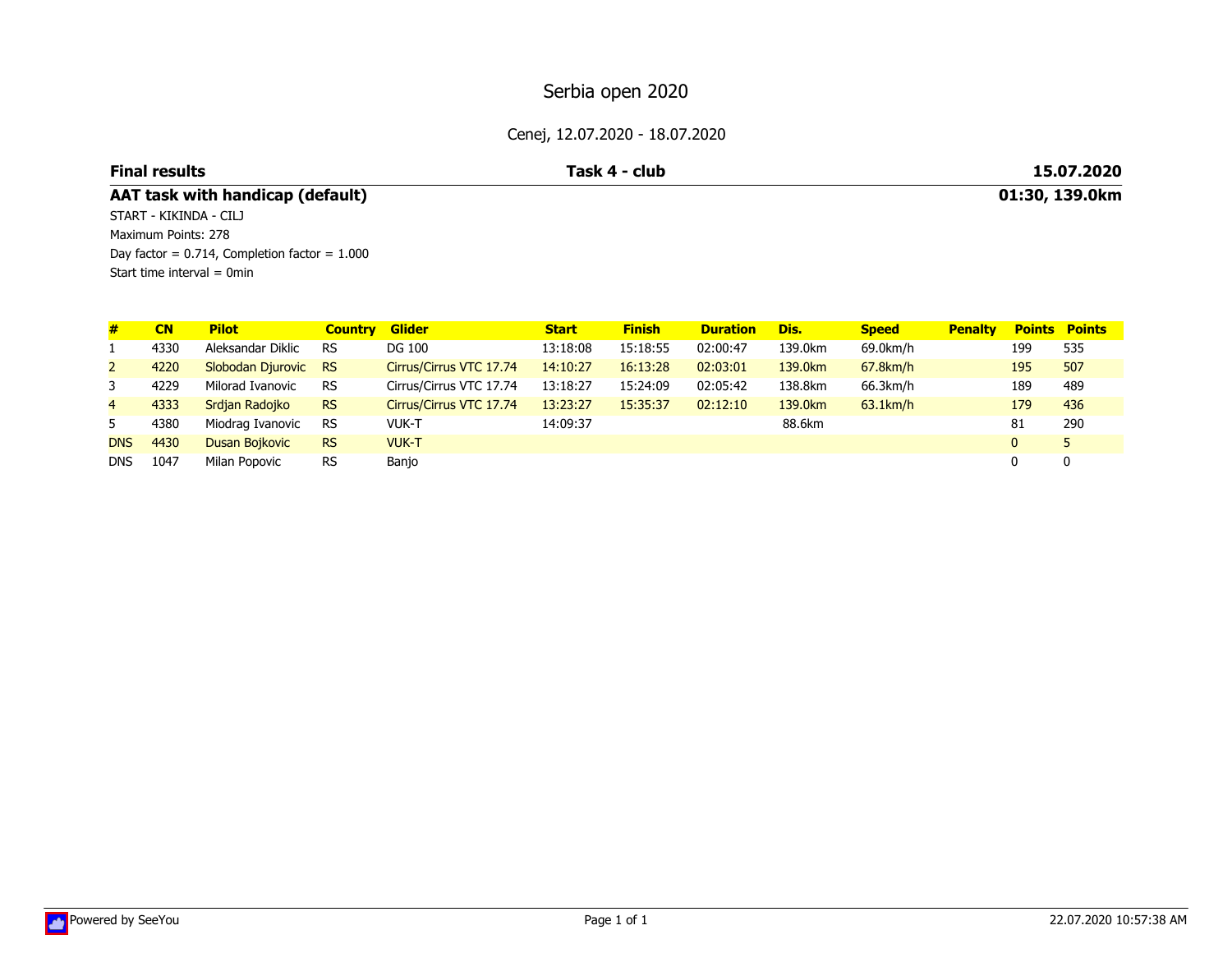### Cenej, 12.07.2020 - 18.07.2020

#### **Final results**

### **Task 5 - club**

## **AAT task with handicap (default)**

START - ZABALJ - BACKA TOPOLA - CILJMaximum Points: 260Day factor  $= 0.208$ , Completion factor  $= 1.000$ Start time interval = 0min

| #              | <b>CN</b> | <b>Pilot</b>          | <b>Country</b> | <b>Glider</b>           | <b>Start</b> | <b>Finish</b> | <b>Duration</b> | Dis.    | <b>Speed</b> | <b>Penalty</b> | <b>Points</b> | <b>Points</b> |
|----------------|-----------|-----------------------|----------------|-------------------------|--------------|---------------|-----------------|---------|--------------|----------------|---------------|---------------|
|                | 4330      | Aleksandar Diklic     | <b>RS</b>      | DG 100                  | 12:50:04     | 14:15:47      | 01:25:43        | 125.3km | 83.5km/h     |                | 54            | 589           |
|                | 4220      | Slobodan Djurovic     | <b>RS</b>      | Cirrus/Cirrus VTC 17.74 | 13:04:18     | 14:30:52      | 01:26:34        | 125.3km | 83.5km/h     |                | 54            | 561           |
| 3              | 4333      | Srdjan Radojko        | <b>RS</b>      | Cirrus/Cirrus VTC 17.74 | 13:10:56     | 14:46:21      | 01:35:25        | 125.3km | 78.8km/h     |                | 49            | 485           |
| $\overline{4}$ | 4229      | Milorad Ivanovic      | <b>RS</b>      | Cirrus/Cirrus VTC 17.74 | 12:45:53     | 14:22:32      | 01:36:39        | 125.3km | 77.8km/h     |                | 48            | 537           |
| 5              | 4380      | Miodrag Ivanovic      | <b>RS</b>      | <b>VUK-T</b>            | 12:50:46     | 14:48:09      | 01:57:23        | 125.3km | 64.0km/h     |                | 35            | 325           |
| 6              | 4430      | <b>Dusan Boikovic</b> | <b>RS</b>      | <b>VUK-T</b>            | 13:15:20     |               |                 | 44.7km  |              |                | q             | 14            |
| <b>DNF</b>     | 1047      | Milan Popovic         | <b>RS</b>      | Banjo                   |              |               |                 |         |              |                |               | 0             |

#### **16.07.2020**

**01:30, 125.3km**